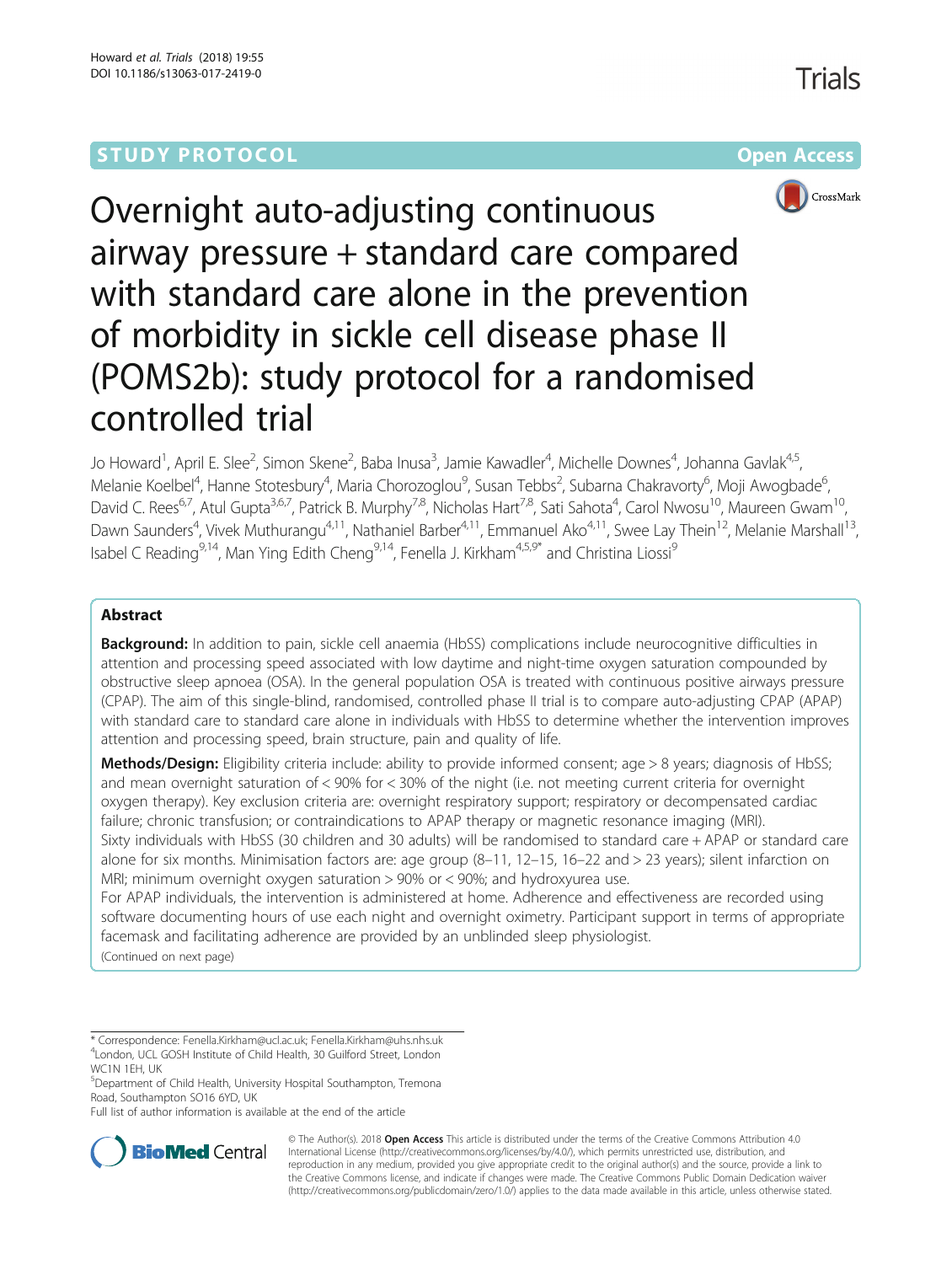# (Continued from previous page)

The primary outcome is change in the cancellation subtest from the Wechsler scales. Secondary outcomes include general cognitive functioning, quantitative brain MRI, blood and urine chemistry, quality of life and daily pain via a smartphone App (GoMedSolutions, Inc) and, where possible MRI heart, echocardiography, and 6-min walk. These outcomes will be assessed at baseline and after six months of treatment by assessors blind to treatment assignment.

**Discussion:** Altering oxygen saturation in HbSS may lead to bone marrow suppression. This risk will be reduced by monitoring full blood counts at baseline, two weeks, three months and six months, providing treatment as appropriate and reporting as safety events.

**Trial registration:** [ISRCTN46012373.](https://www.isrctn.com/) Registered on 10 July 2015.

Protocol Version: 6.0 Date: 24th December 2015

Sponsor: University Hospital Southampton. Sponsor's protocol code: RHMCHIOT53

Keywords: Sickle cell anaemia, Haemoglobin oxygen saturation, Auto-adjusting continuous positive airways pressure, Cancellation, Attention, Processing speed

# **Background**

Sickle cell anaemia (SCA; HbSS) is an inherited red blood cell disorder associated with painful crises, acute chest crisis, cardiac dysfunction and a high risk of clinical stroke and 'silent' infarction. Even in the absence of stroke, children and adults may develop cognitive deficits [\[1\]](#page-8-0) that have a significant impact on quality of life. Processing speed appears be a particular problem in those with clinical and 'silent' cerebral infarction (SCI) [\[2](#page-8-0), [3\]](#page-8-0), but adults and children with SCA without SCI still show reduced speed of processing on the Wechsler scales [\[4](#page-8-0)–[6\]](#page-8-0), affecting other aspects of cognition [\[7](#page-8-0)]. Specific deficits in attention, working memory and other aspects of executive function are frequently reported [[4, 8](#page-8-0)–[11\]](#page-8-0).

Low daytime and night-time oxygen saturation  $(SpO<sub>2</sub>)$ , potentially exacerbated by sleep-disordered breathing, including snoring and obstructive sleep apnoea (OSA), are more common in SCA than in the general population [[12](#page-8-0)]. As there is a paucity of population-based normative data for sleep physiology in children and adults, it is difficult to apply cut-offs for intervention in SCA, particularly as the threshold might be lower as acute hypoxic exposure causes sickle haemoglobin to polymer-ise [\[13\]](#page-8-0). When polysomnography is available,  $>40\%$  of unselected children with SCA have an obstructive apnoea hypopnoea index  $(OAHI) > 1$ , [\[12](#page-8-0)] and the majority have OAHI above the normal range [\[14\]](#page-8-0). As this is an expensive investigation, there are few data in unselected populations of adults with or without SCA, but in a recent study, all SCA adults with sleepiness or symptoms of sleep-disordered breathing, e.g. snoring, had an apnoea hypopnoea index of  $> 1$  [[15\]](#page-8-0). Compared with data from the general paediatric population, [\[16](#page-9-0), [17\]](#page-9-0) mean and/or minimum oxygen saturation on overnight pulse oximetry are lower in the majority of patients with SCA [[12, 15,](#page-8-0) [18](#page-9-0)] (Howard et al., submitted).

In addition to the evidence for an association of oxygen desaturation with endothelial dysfunction, [[19, 20](#page-9-0)] cerebrovascular disease [\[21\]](#page-9-0) and stroke [\[22](#page-9-0), [23\]](#page-9-0), cardiac dysfunction [\[24](#page-9-0)] and hospital days for pain, [\[25\]](#page-9-0) there is evidence for links with cognitive difficulties, [\[26](#page-9-0), [27\]](#page-9-0) in line with previous experimental and clinical evidence. Animal data show that intermittent hypoxia during sleep is associated with impaired spatial learning and hippocampal vulnerability [\[28\]](#page-9-0). In addition to the evidence for a link with cerebrovascular disease, [\[29\]](#page-9-0) minimum oxygen saturation is associated with cognitive difficulties in OSA [[30](#page-9-0)] in the adult general population and in other conditions, such as multiple sclerosis [\[31\]](#page-9-0). Magnetic resonance imaging (MRI) abnormalities have also been reported in relation to oxygen desaturation in SCA [\[32\]](#page-9-0). In 25 individuals with SCA but no evidence of SCI, a whole-brain voxel-wise MRI analysis of white matter (tract-based spatial statistics [TBSS]), showed a significant correlation of reduced daytime  $SpO<sub>2</sub>$ and high radial diffusivity (RD) in the anterior corpus callosum ( $p < 0.05$ ) [\[32](#page-9-0)]. The anterior corpus callosum contains fibres connecting the left- and right-hemisphere prefrontal cortex, underpinning important executive functions. These results suggest that chronic oxygen desaturation could play a vital role in the viability of frontal lobe white matter and so diffusion tensor imaging metrics may serve as biomarkers for monitoring therapeutic effects. Hippocampal volumetric deficits have been shown in children and adolescents with SCA [\[33\]](#page-9-0). In adults with OSA, cognition is compromised and hippocampal alterations seen on MRI have been reported; importantly, the effects of hypoxic exposure on cognition and hippocampal volume have been reported to be reversible [[34](#page-9-0)].

In patients with SCA, reduced exercise tolerance is reported in daily living and observable during a 6-min walk test (6MWT). In addition, structural abnormalities on echocardiography [[35](#page-9-0)] and cardiac MRI [[36](#page-9-0)] are well recognised. There are, however, few published data on how cardiac function is related to sleep-disordered breathing [[24](#page-9-0)] or changes during exercise [\[37\]](#page-9-0) or whether these findings can be reversed.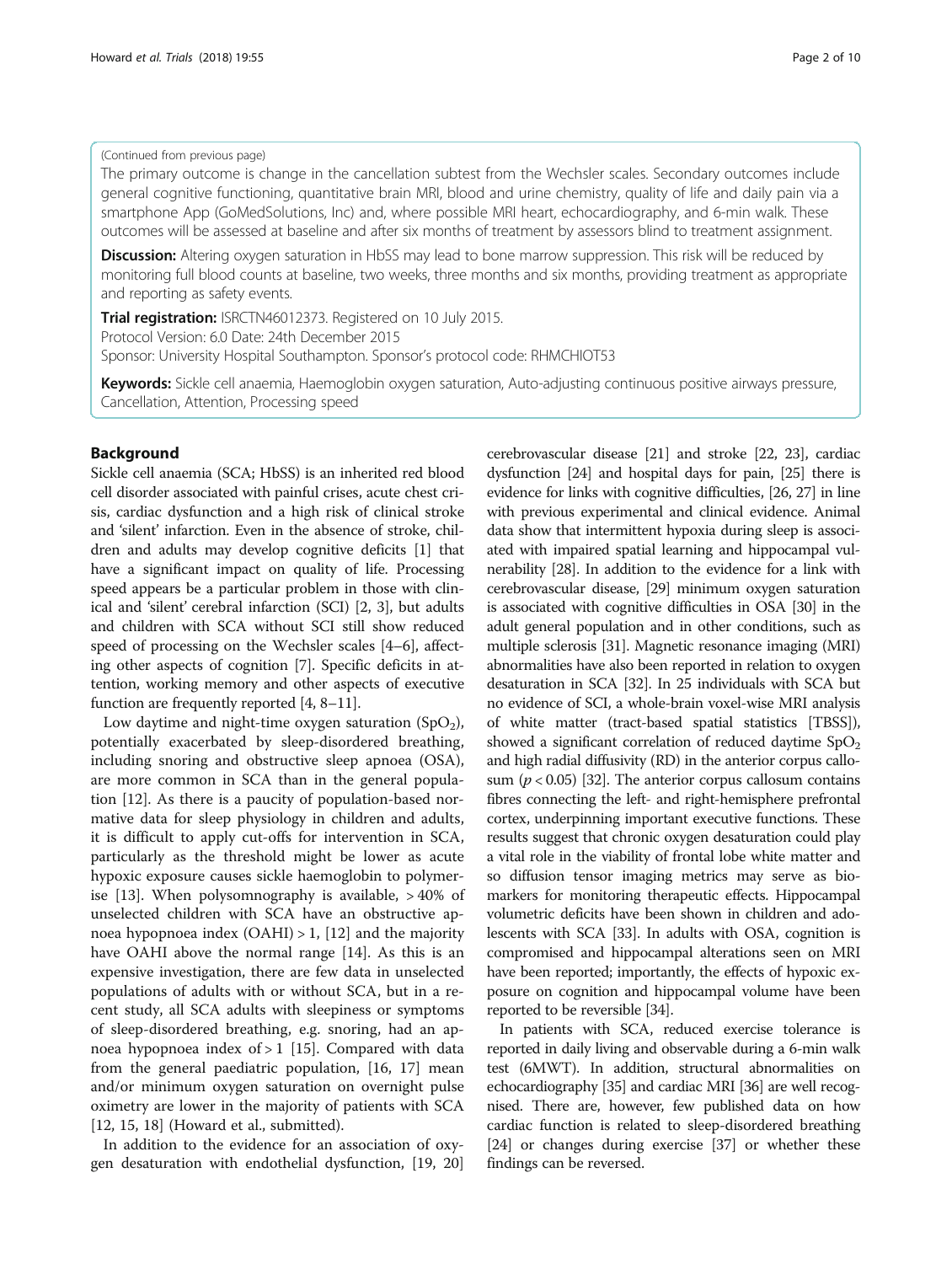There is therefore a case for exploring whether interventions to improve sleep-disordered breathing, OSA and nocturnal desaturation improve clinically relevant endpoints in SCA. Adenotonsillectomy is an invasive procedure which may not cure OSA [[38\]](#page-9-0). Continuous positive airways pressure (CPAP) is standard treatment for OSA in adults but the potential discomfort of breathing against a continuous pressure of 10 cm water is not easy to justify unless there is polysomnographic evidence of frequent airway obstruction. For autoadjusting continuous positive airways pressure (APAP), the continuous pressure is set to a more comfortable pressure of around 4 cm water and the pressure only rises to a preset maximum of, for example, 10 cm water when obstruction is detected by the machine, making it more appropriate for patients with only a few episodes of obstruction per night; [[39](#page-9-0)] additional modalities may be effective for causes of sleep-disordered breathing other than OSA [[40](#page-9-0)]. APAP is likely to improve minimum oxygen saturation by preventing desaturation in even minor degrees of airway obstruction. Although occasional adverse events (AEs) related to APAP are reported, we saw none in our previous pilot studies; the main problem with positive airways pressure interventions is non-compliance if the patient does not feel that the nuisance is worth any potential benefit.

In a small randomised trial of standard care vs APAP in children with SCA, all 12 were compliant for six weeks and both daytime and mean overnight oxygen saturation increased, the latter significantly [[18](#page-9-0)]. A psychologist blind to treatment arm undertook five subtests of the Wechsler scales chosen to examine processing speed, attention and working memory. The primary endpoint, processing speed index, improved in the standard care as well as the treatment arm, possibly in part due to a practice effect. However, cancellation, a Wechsler subtest of visual attention as well as processing speed, showed statistically significant improvement only in the treatment arm [\[18\]](#page-9-0). In addition, in a pilot study (Prevention of morbidity in sickle cell disease, POMS 2a) (Howard et al., submitted) for this phase II study (POMS 2b), we compared safety and tolerability in children and adults for two alternative interventions: APAP and Nocturnal Oxygen Therapy (NOT). In a crossover design, after a week's baseline, each intervention was used for one week, with a week-long washout between phases. Compared to baseline, individuals experienced small increases in daytime oxygen saturation and decreases in haemoglobin and for the week on both APAP and NOT, but there was no difference between interventions (Howard et al., submitted). Ten of 16 (62.5% [95% confidence interval =  $38.6 - 81.5$ ]) who completed qualitative interviews reported a preference for APAP (Howard et al., submitted). Practical advantages of APAP include the

cost, size and portability of the APAP machine, an optional humidifier attachment to treat dry throat, an adjustable mask, optional addition of oxygen if required and capacity for remote compliance monitoring.

In the current POMS 2b Phase II study, ethical and practical considerations preclude blinding individuals and investigators, but the risk of bias in outcome assessment can be minimised by utilising cognitive and imaging endpoints assessed by blinded personnel. A single-blind design is justified as preliminary evidence suggests that treating OSA and improving oxygen saturation, for example, using overnight oxygen [\[41\]](#page-9-0) or CPAP, [[18](#page-9-0), [42](#page-9-0)] might improve cognition and brain structure. APAP has a favourable risk– benefit profile; the main safety concern in altering oxygen saturation in SCA is the possibility of bone marrow suppression resulting in reductions in haemoglobin, red cell count, reticulocytes and erythropoietin [[43](#page-9-0)].

### Aim

The objective of this single-blind, randomised, controlled phase II trial is to compare APAP with standard care in individuals with HbSS to determine whether six months of using the intervention improves attention and processing speed, brain and heart structure, pain and quality of life

# Methods and design

This is a single-blind randomised controlled phase II trial consisting of two separate cohorts of people with HbSS (children and adults) recruited through two London National Health Service hospitals in the UK (Guy's and St Thomas' NHS Trust and King's College Hospital NHS Trust, both academic centres as part of King's Health Partners). Though some pooled analyses may be conducted, the cohorts are independent and will be analysed separately. Informed consent/assent will be obtained from all participants in the study. After randomisation, individuals assigned to APAP will be provided with a REMstar® Auto System, which is an APAP device designed for the treatment of OSA and is supplied by Respironics. When set in the Auto-APAP mode, the system will monitor breathing during sleep and automatically adjust the pressure to meet therapeutic needs. Individuals in the APAP arm will use this intervention nightly for six months. Individuals randomised to standard care will have treatment according to routine National Health Service procedure for sickle cell disease for six months post randomisation.

The intervention involves wearing a mask for several hours most nights, so it is difficult to justify a sham treatment arm of six months of overnight respiratory support. The outcomes will be assessed by study personnel blind to treatment arm so that although the family and some professionals involved in data collection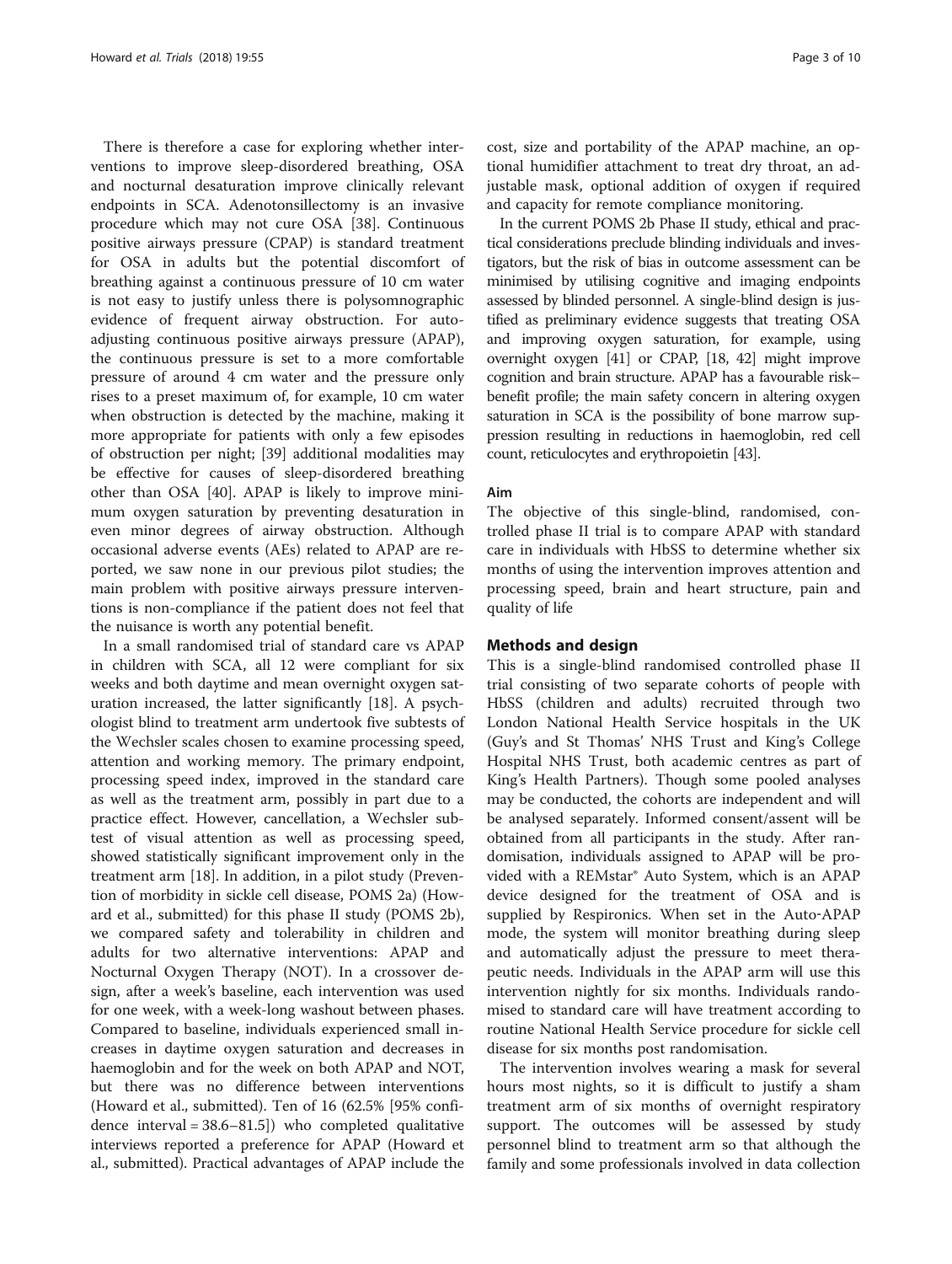know the treatment allocation, the assessors of endpoints, including cognitive function, imaging, pain frequency and quality of life, will not know the treatment assignment. All study personnel not directly involved in treatment administration and compliance will be blinded to randomisation assignment until the blind is broken for each cohort. Blinded study personnel include data managers and the trial statistician, as well as assessors of endpoints.

APAP dose reductions are permitted if required, e.g. in the case of AEs. Discontinuation of participants from the trial will occur if there is withdrawal of a child's assent to participate or participant/parental/guardian withdrawal of consent to participate or loss to follow-up; wherever possible the primary and secondary endpoint will be collected.

# Eligibility and informed consent

Coordinators, principal investigators and the chief investigator, all appropriately trained, will obtain consent. Individuals will be recruited from haematology/sickle/ respiratory clinics and will be eligible if they give informed consent or assent for children, are aged > 8 years with HbSS diagnosed by standard techniques (HPLC, IEF and MS) and have overnight oximetry showing mean overnight saturation of < 90% for < 30% of the night (i.e. they do not meet current recommended levels of overnight oxygen desaturation for referral for overnight oxygen therapy). Individuals will be excluded if they already have overnight respiratory support, if they have existing respiratory or decompensated cardiac failure or if they have any contraindications to APAP therapy. If participants present with sinus or middle ear infections, they are to be excluded until the infection has been treated and resolved. They may then be evaluated for trial eligibility.

# Randomisation

Central randomisation by computer by the company 'Sealed Envelope' will be used with a minimisation algorithm [\[44](#page-9-0)] incorporating a random element, stratifying by baseline oximetry minimum overnight saturation  $\left($  <90% vs  $\geq$  90%), whether or not a participant is currently prescribed hydroxyurea, presence or absence of infarction on MRI and age group: 8–11 vs 12–15 years in children, and  $16-22$  vs  $\geq 23$  years in adults. To ensure maximum balance is achieved across the stratification factors, minimisation will be carried out on these factors separately. Individuals will be randomised to APAP + standard care or standard care alone. The coordinator will be informed of the allocation by email and will arrange for the respiratory physiologist to set up APAP at home for those randomised to APAP.

### Sample size

This study consists of two separate and independent cohorts. The first cohort will consist of 30 children (aged 8–16 years) randomised 1:1 to either APAP or standard of care. The second cohort will consist of 30 adults (aged  $\geq 16$  years) randomised 1:1 to APAP + standard care or standard care alone. Each cohort represents an independent trial with 90% power to detect a difference in cancellation rate at a significance level of 0.05. Since the cohorts are independent and each has a type I error allocation of 5%, no adjustments for multiple comparisons are needed. Any analyses pooling the child and adult cohorts will be considered exploratory.

In the previous pilot study in children, the results of the cancellation task within each subject group were normally distributed with standard deviation 2, resulting in a mean score difference between APAP treatment and standard care at six weeks of 2.6. Based on this finding, 24 evaluable participants (in each cohort) will provide 90% power to detect a difference in the primary outcome of 2.6 while preserving a significance level of 0.05 (two-sided). This calculation assumes that there is a moderate correlation of 0.5 between the baseline and follow-up measures, and accounts for model adjustment for baseline score [\[45\]](#page-9-0). Allowing for 20% withdrawal/ loss-to-follow-up, a sample size of 30 individuals randomised 1:1 into two groups will have > 90% power to detect a difference of 2.6 points in cancellation using an analysis of covariance (ANCOVA) model to adjust for the baseline cancellation measure and minimisation factors. The same design characteristics will be used for the adult cohort and the child cohort. Though the values used in the sample size calculation were derived from a cohort of children, no pilot data for adults are available, and the mechanisms by which the treatment effect may be different for adults and children are currently unknown.

# **Outcomes**

The primary outcome is change from baseline to six months post randomisation in cancellation, a measure of visual attention and processing speed. Secondary outcomes are changes in cognition, pain intensity, quality of life, daytime oximetry, brain MRI and cardiac investigations. Health economic measures will determine quality of life measures in quality-adjusted life years (QALY) terms and the main cost drivers in terms of therapy resources, equipment and travel, etc., and any change in use of other resources, e.g. requirement for transfusion, opioids, other pain relief and hospital admissions to provide a preliminary estimate of the cost of overnight respiratory support compared to standard care. AEs and evidence of bone marrow suppression are key safety outcomes.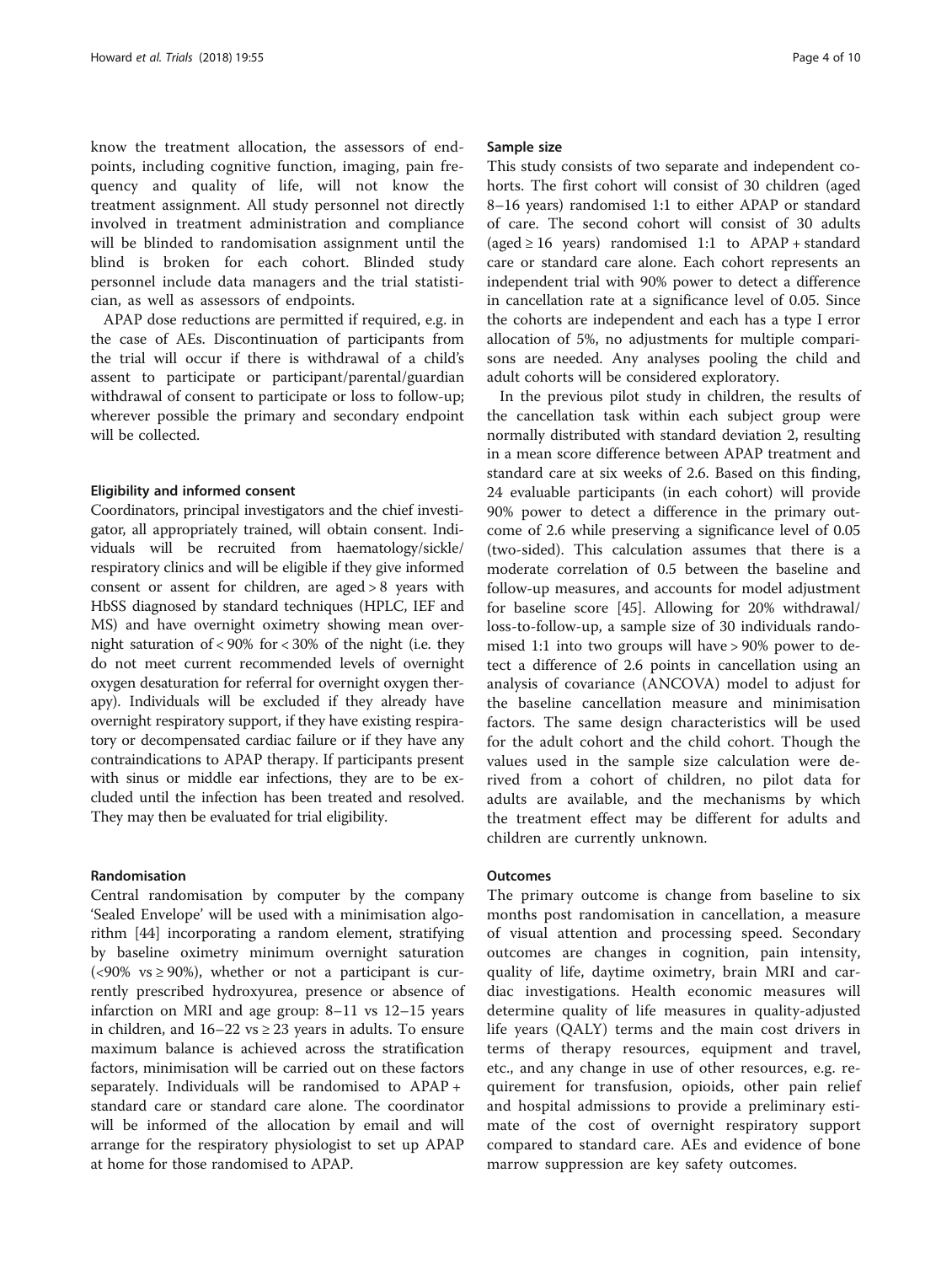# Data collection

Data collection is summarised in Fig. 1. Baseline assessments include demographics, medical history, concomitant medications, physical examination, sleep habits, [[46](#page-9-0)] Epworth Sleepiness instrument [\[47](#page-9-0)] and measurements of pain burden [\[48](#page-9-0)] and daily pain as well as quality of life using the CHU-9D21 in children [\[49\]](#page-9-0) and the Euroqol EQ-5D22 in adults [[50\]](#page-9-0) as well as the sickle module of the PEDS-QL [\[51](#page-9-0)]. Physiologic tests at baseline include a brain MRI and overnight oximetry, which are required for minimisation, as well as daytime oximetry and laboratory measures. The baseline cognitive outcomes assessment is also required before randomisation. Whenever possible, investigators are encouraged to perform heart MRI, echocardiography and a 6MWT.

Study flow from randomisation through follow-up is shown in Fig. [2.](#page-5-0) Two weeks after commencement of

randomised treatment, individuals will have a face-toface review for AEs and adherence, and will have daytime oximetry and blood and urine tests. Participants will also have a repeat overnight oximetry at home. Face-to-face assessments for AEs, adherence, daytime oximetry, blood and urine will also take place at months 3 and 6. At months 1, 2, 4 and 5, individuals will be contacted by the study coordinator for review of AEs, treatment adherence and administration of the sickle cell pain burden questionnaire [[48\]](#page-9-0).

At the end of the trial (month 6), participants will undergo end of study tests, including blood and urine tests, medical review, review of adherence and AEs, quality of life, executive function testing and MRI of the brain unless contraindicated. Whenever possible, echocardiography, a 6MWT and heart MRI will also be performed.



**Study Period**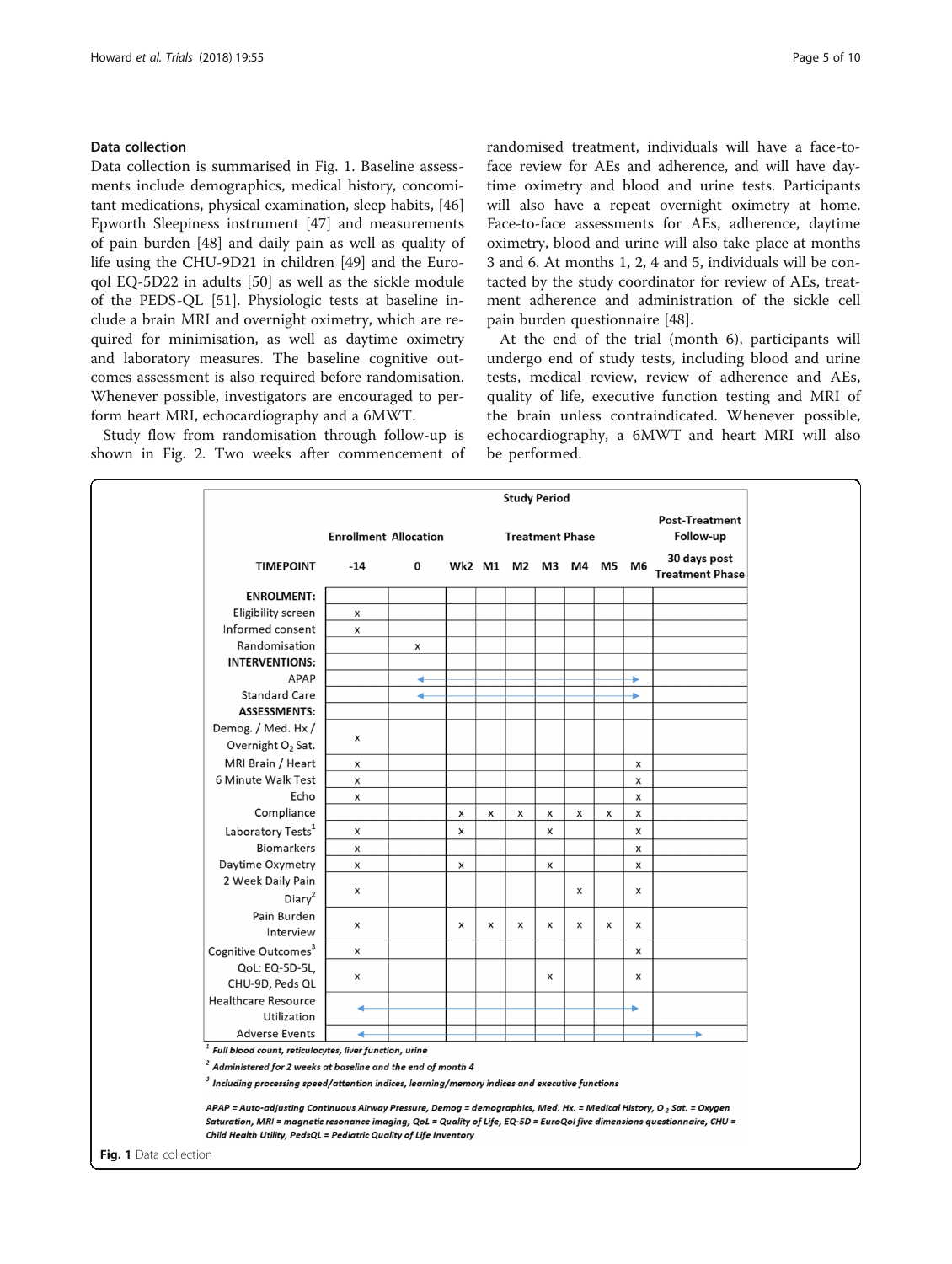<span id="page-5-0"></span>

Data will be collected on paper case report forms to be stored in a locked cabinet and later double-entered into data management software password-protected and stored securely.

# Cognitive outcomes

Several studies have shown an association of nocturnal hypoxia and sleep-disordered breathing with cognitive impairment, including deficits in processing speed, visual attention, executive function and memory. Moreover, improvement in processing speed has been demonstrated in the general population with OSA following adenotonsillectomy [[52\]](#page-9-0) as well as in patients with SCA treated with APAP [[18](#page-9-0)]. In light of these findings, a battery of cognitive tests will be used to track cognitive outcomes in the current study.

In the two weeks between recruitment and randomisation, and again at the end of the study, a psychologist blind to treatment arm will administer standardised tests applicable and comparable in children and adults, with demonstrated validity and reliability, to examine cognitive domains which may improve if overnight desaturation is relieved and sleep improves.

The baseline cognitive assessment will measure general cognitive ability using the Wechsler Abbreviated Scale of Intelligence (WASI), and processing speed, working memory and cancellation using the Wechsler Intelligence Scale for Children-IV ([WISC-IV], age < 16 years) or Wechsler Adult Intelligence Scale-IV ([WAIS-IV], age > 16 years). The Wechsler scales were chosen as they have normative scores validated in a representative sample, including ethnic minorities, in the UK, show strong reliability and validity, are widely used in the literature and are frequently used measure of cognitive function in sleep apnoea as well as SCA, with demonstrated sensitivity to dysfunction in SCA as well as to change following APAP [[18](#page-9-0)]. Moreover, the Wechsler scales have an extensive empirical database, rigorous standardisation procedures and robust psychometric properties, including well-replicated validity, stability and reliability. The cancellation subtest can be administered across a wide age range with age-adjusted scaled scores that are in the range of 1–19. A scaled score of 8–12 is considered to be within the average range.

In addition, on the basis of previous research suggesting sensitivity to dysfunction in SCA, executive function will be assessed using the Tower and Sorting subtests of the Delis–Kaplan tests of Executive Function [D-KEFS], and via parent- (<16 years) or self- (>16 years) report using the BRIEF questionnaire. The BRIEF-questionnaire is sensitive to atypical variations in executive function (EF) development [\[53](#page-9-0)] and is the most commonly used screener questionnaire for executive dysfunction. It is either used as self- report for adults (i.e. 18 and 90 years) or given to the child's parents (i.e. caregiver) to answer questions about either their own or their child's executive functioning or self-regulation on their everyday behaviour. It is considered an ecologically valid alternative to lab-based assessments [\[54](#page-9-0)] and consists of 86 (parent) or 75 (self) questions related to everyday behaviours associated with executive function. It comprises eight subscales (Inhibit, Shift, Working memory, Plan/Organise, and Emotional Control, Initiate, Monitor, Organisation of Materials and Inhibitory Self-Control) that create an overall summary score (General Executive Composite). Higher scores indicate poorer EF. Visual and verbal memory will be assessed using 'Dot locations' and 'Word pairs' subtests of the Children's Memory Scale ([CMS] < 16 years) and 'Designs' and 'Verbal Paired Associates' subtests of the Wechsler memory scale ([WMS] > 16 years). Attention will be measured using Conner's Continuous Performance Test-III (CPT-III).

# Brain MRI

All participants will undergo MRI at baseline and, unless contraindicated, at study exit. MRI will be performed on a 3-T Siemens Prisma (Erlangen, Germany) at Great Ormond Street Hospital without sedation or contrast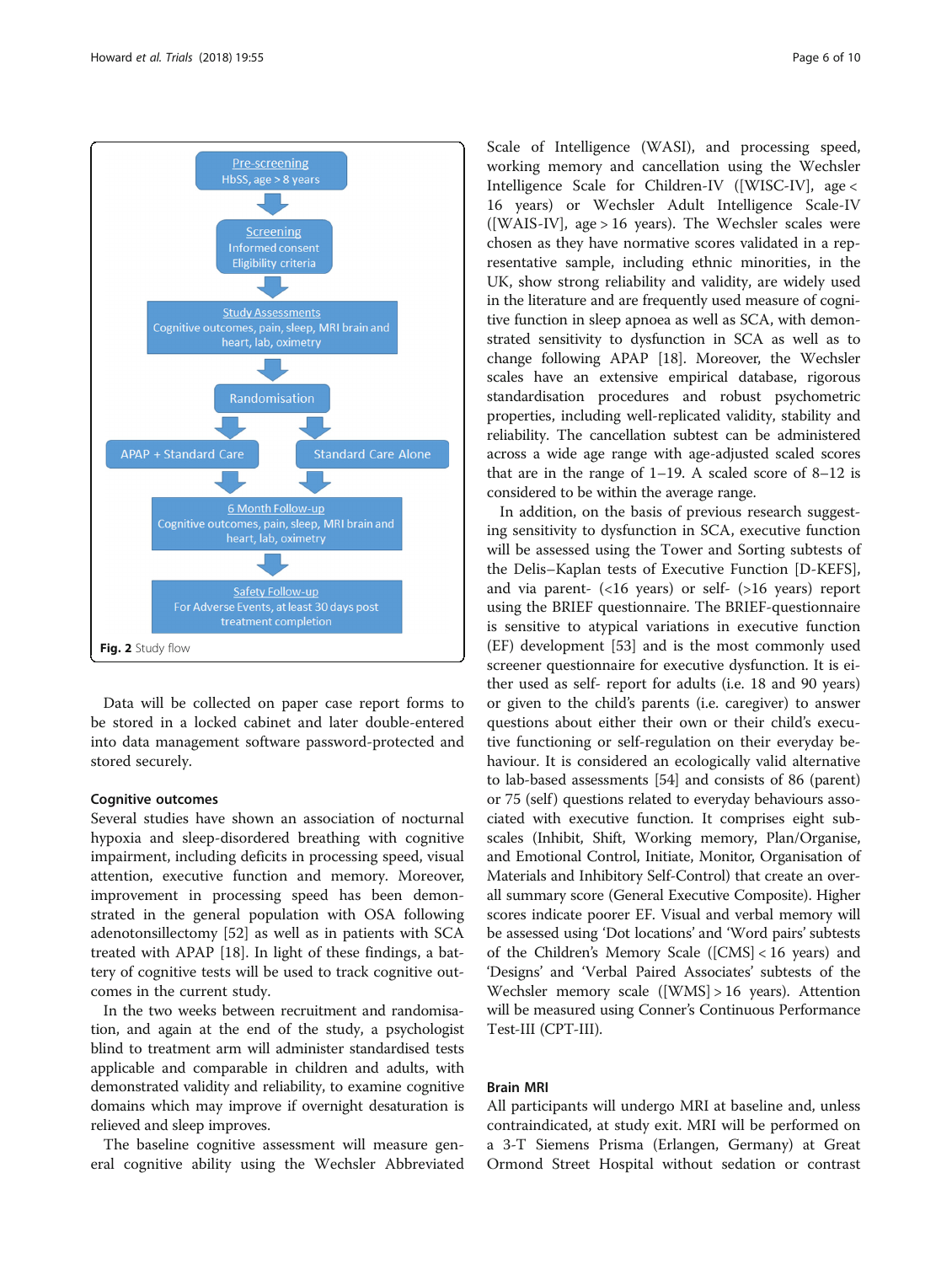agents. MRI protocol of clinical sequences will consist of:

- T2-weighted sequence
- Fluid‐attenuated inversion recovery (FLAIR) sequence
- Magnetic resonance angiography (MRA) sequence of the vessels of the Circle of Willis in the brain

These images will be read at baseline and exit by a neuroradiologist blinded to treatment arm who will diagnose SCI and any other clinically significant finding.

The MRI protocol for quantitative analysis blind to treatment arm includes:

- 3D T1-weighted sequence for volumetric analysis and segmentation
- Diffusion tensor imaging (DTI) sequence for voxel-wise white matter analysis and whole-brain tractography
- Arterial spin labelling (ASL) sequence for non-invasive measurement of perfusion

MRI results will be assessed blind to treatment arm in two ways. Any change in radiological status (i.e. change from normal study, new or enlarged SCI, any other clinically significant change from baseline) will be recorded. For quantitative imaging analyses: (1) a longitudinal TBSS design will be implemented to show change in white matter metrics between treatment groups and correlations with change in haematological or cognitive outcomes; (2) global and regional cerebral blood flow maps will be calculated to show differences between treatment groups and correlations with change in haematological or cognitive outcomes; (3) volumetric segmentations of surface area, cortical thickness and grey matter volume will be calculated at each time point and differences will be compared between treatment groups as well as correlations with change in haematological or cognitive outcomes.

# Compliance

For the APAP arm, adherence to treatment will be formally assessed using specially designed software (Encore Pro™ data management software) and Smartcard which records and saves both qualitative and quantitative data on a single downloadable card. Compliance will be assessed regularly. Adequate adherence will be defined as use of the APAP for at least 4 h a night and at least 16 nights per month. A subgroup analysis of subjects using APAP for at least 4 h on the night before cognitive assessments will be evaluated

# Pain

Monitoring of daily pain will occur daily for two weeks at two separate time-points: baseline and end of study.

Assessments will be performed using a Smartphone e-Diary (GoMed Solutions Inc), taking < 5 min per day to complete, which downloads anonymous data to a webbased database. This application collects information including whether or not pain was experienced and if it was, further questions on pain characteristics as follows: (1) current pain, using a 0–10 electronic numerical rating scale (e-NRS); (2) the highest e-NRS in past 24 h; (3) the lowest e-NRS in past 24 h; (4) the average-e-NRS in the past 24 h; (5) location of pain on a body outline diagram; (6) how much pain interfered with everyday activities in past 24 h; and (7) descriptors of pain to characterise its nature as neuropathic or nociceptive. The same information may also be collected on a paper form. In addition, pain characteristics and descriptors will be collected at the end of every month via a phone call using the Pain burden questionnaire [[48\]](#page-9-0). Painrelated healthcare visits over the entire period, including admissions for pain (reported as expected serious adverse events), will be compared between the two arms to assess whether the intervention has an impact on hospital attendance and admission.

# Quality of life

Quality of life will be measured using the PedsQL, which contains a validated sickle module for use in adults and children [\[51](#page-9-0)]. Additionally, the utility measures CHU-9D and Euroqol EQ-5D [\[50](#page-9-0)] can be used for children and adults, respectively. These are preference-based quality of life measures that will be employed in estimating QALYs. As this is a study of an intervention for sleep, it is also important to use sleep questionnaires, specifically the Sleep Habits screener [[46\]](#page-9-0) and Epworth Sleepiness scale, [\[47\]](#page-9-0) to document features such as snoring. This study provides the opportunity to assess the feasibility, acceptability and comparative performance of these measures in assessing SCA-related symptoms and quality of life.

# Statistical analysis

Analyses will be performed in accordance with the intention-to-treat principle, though a 'per-protocol' subgroup with adequate treatment adherence will be defined before database lock. The primary analysis of change in cancellation time will be based on an ANCOVA model containing the baseline cancellation score and minimisation factors as fixed covariates. A sensitivity analysis excluding the minimisation factors will also be performed. Pre-specified subgroups include the minimisation factors and the subgroup of individuals with adequate APAP compliance on the night before cognitive testing. Continuous variables that are collected at baseline and six months will be analysed using similar models. Pain and other outcomes with multiple collection points will be analysed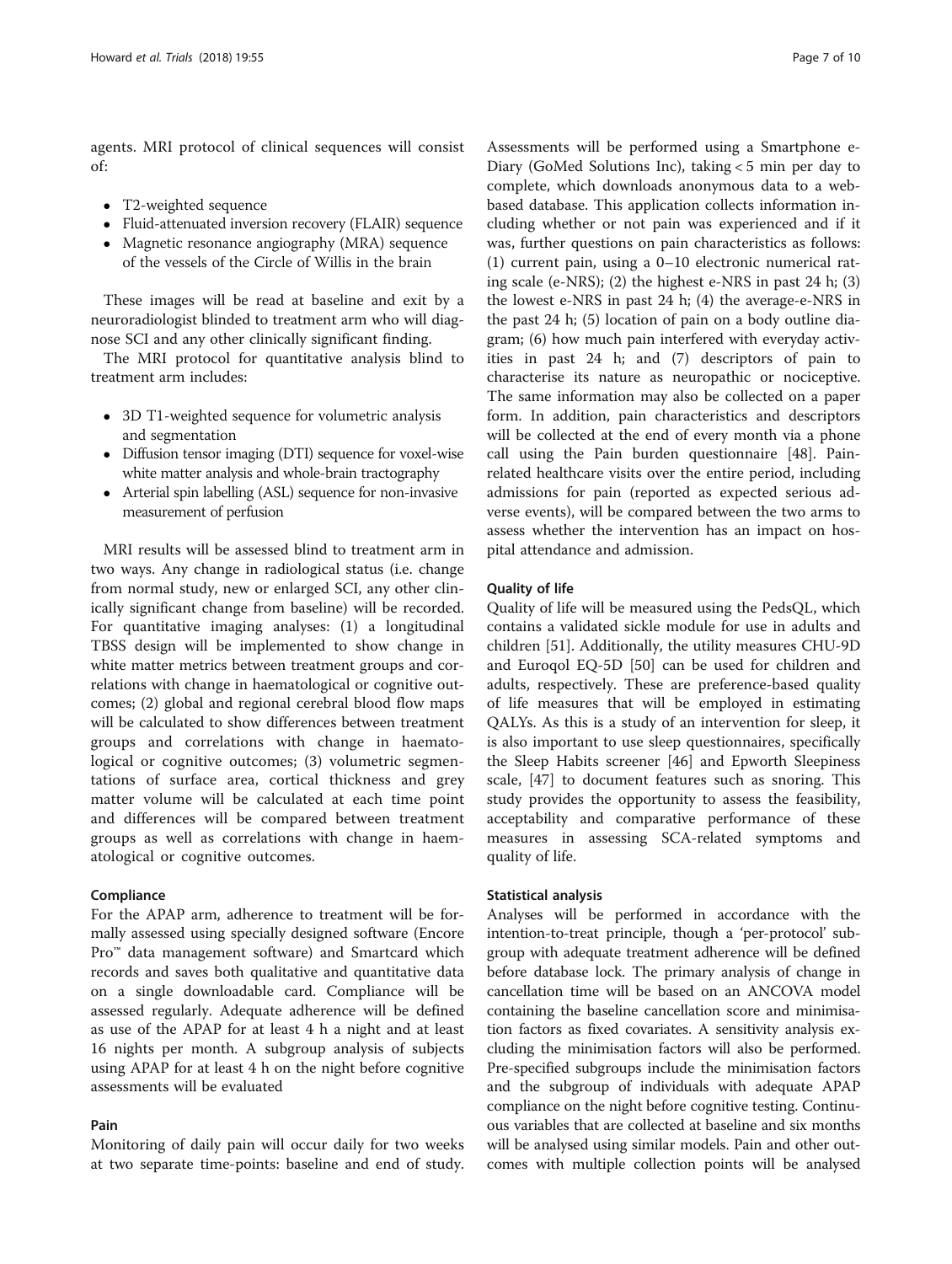using mixed models for repeated measures, based on observed data and including the fixed, categorical effects of treatment, minimisation factors, visit and treatmentby-visit interaction, as well as the continuous, fixed covariates of baseline and baseline-by-visit interaction. An unstructured covariance will be used to model the within-patient errors if possible; compound symmetry will be used otherwise. Binary outcomes will be analysed using logistic regression, including the minimisation variables as fixed covariates.

The overall significance level of 5% will be allocated for the primary analysis. Type 1 error adjustments for secondary outcomes will not be made and analyses beyond the primary outcome should be interpreted with caution.

# Health economic analysis

Detailed information on all resources required for both arms, including family born costs, productivity losses and/or out of school days for children, and costs from the health provider's (NHS) perspective will be collected. Secondary care resource use will be collected from hospital records. Resources identified will be costed using appropriate local and national unit cost data to provide estimates of the cost incurred during the intervention.

The preference-based generic Health Related Quality of Life (HRQoL) measures CHU-9D for children and EQ-5D for adults will be used to enable estimation of QALYs for both arms. The sensitivity of these measures will be compared to other disease specific outcomes within the trial. Missing data will be examined as to whether cases with missing data are similar to those with full economic data in a similar manner to the main trial analysis.

Descriptive statistics will be presented for main cost outcomes and HRQoL measures in terms of QALYs; at each occasion inferences will be made and conclusions will be drawn, allowing identification of the best way of measuring and collecting data for the full costeffectiveness analysis within further trials.

# **Discussion**

Despite the wide availability of APAP, the well-known impact of SCD on cognitive development and pain, and the growing body of evidence for higher rates of OSA in this patient population, little has been done to evaluate the impact of an OSA intervention for SCD. The results of this study will inform clinicians about the utility of APAP in improving three domains that are important to patients: cognitive function; pain; and quality of life. The primary endpoint, processing speed, can have a widespread impact on domains of cognitive functioning and everyday life. Since there may be practice effects on some cognitive tests, performance may improve in both arms of the trial [\[18\]](#page-9-0), which necessitates the use of a control group. We foresee that there will be improvements in cognitive means for both arms, but that the treatment group will show statistically greater improvements compared to the control group.

The natural history of sleep-disordered breathing in young children in the general population is to improve and a large randomised controlled trial of adenotonsillectomy did not find a statistically significant improvement in an executive function endpoint [[55\]](#page-9-0). For endpoints including cognition and quality of life, the relative contributions of nocturnal desaturation, which particularly affects patients with sickle cell disease, and sleep apnoea with arousals are hotly debated. For patients with sickle cell disease, much less is known about the natural history of sleep-disordered breathing; there is no clinical consensus about where the threshold might be for an effect on cognition, pain or quality of life. Based on our previous findings that many patients with sickle cell disease have minimum oxygen saturation overnight, lower than the minimum documented in healthy asymptomatic children in the general population, we have elected to recruit both patients with evidence for obstructive sleep apnoea and those with more severe desaturation into this trial. This decision will allow comparisons of the magnitude of benefit across these groups.

# Trial status

The first participant was randomised on 23 March 2016. As of 30 March 2017, 30 have been randomised in the paediatric cohort and 28 in the adult cohort.

#### Abbreviations

ANCOVA: Analysis of covariance; APAP: Auto-adjusting continuous positive airways pressure; ASL: Arterial spin labelling; BRIEF: Behavior Rating Inventory of Executive Function; CHU-9D: Child Health Utility-9D; CMS: Children's Memory Scale; CPAP: Continuous positive airways pressure; CPT-III: Conner's Continuous Performance Test-III; D-KEFS: Delis-Kaplan tests of Executive Function; DTI: Diffusion tensor imaging; EF: Executive function; e-NRS: Electronic numerical rating scale; EQ-5D: Euroqol-5D; FLAIR: Fluid‐attenuated inversion recovery; HbSS: Haemoglobin SS; HPLC: High performance liquid chromatography; HRQoL: Health-related quality of life; IEF: Isoelectric focusing; MRA: Magnetic resonance angiography; MRI: Magnetic resonance imaging; MS: Mass spectrometry; NHS: National Health Service; NOT: Nocturnal Oxygen Therapy; OAHI: Obstructive apnoea hypopnoea index; OSA: Obstructive sleep apnoea; PEDS-QL: Pediatric Quality of Life Inventory; POMS: Prevention of morbidity in sickle cell disease; QALY: Quality-adjusted life year; RD: Radial diffusivity; SCA: Sickle cell anaemia; SCI: Silent cerebral infarction; SpO2: Peripheral oxygen saturation; TBSS: Tract-based spatial statistics; WAIS-IV: Wechsler Adult Intelligence Scale-IV; WASI: Wechsler Abbreviated Scale of Intelligence; WISC-IV: Wechsler Intelligence Scale for Children-IV; WMS: Wechsler memory scale

#### Acknowledgements

Not applicable.

#### Funding

This study is funded by the National Institute for Health Research (NIHR) Research for Patient Benefit funding programme (PB-PG-1112-29099), the NIHR Great Ormond Street Hospital Biomedical Research Centre, and by Great Ormond Street Charity (V4615). The funding bodies have had no role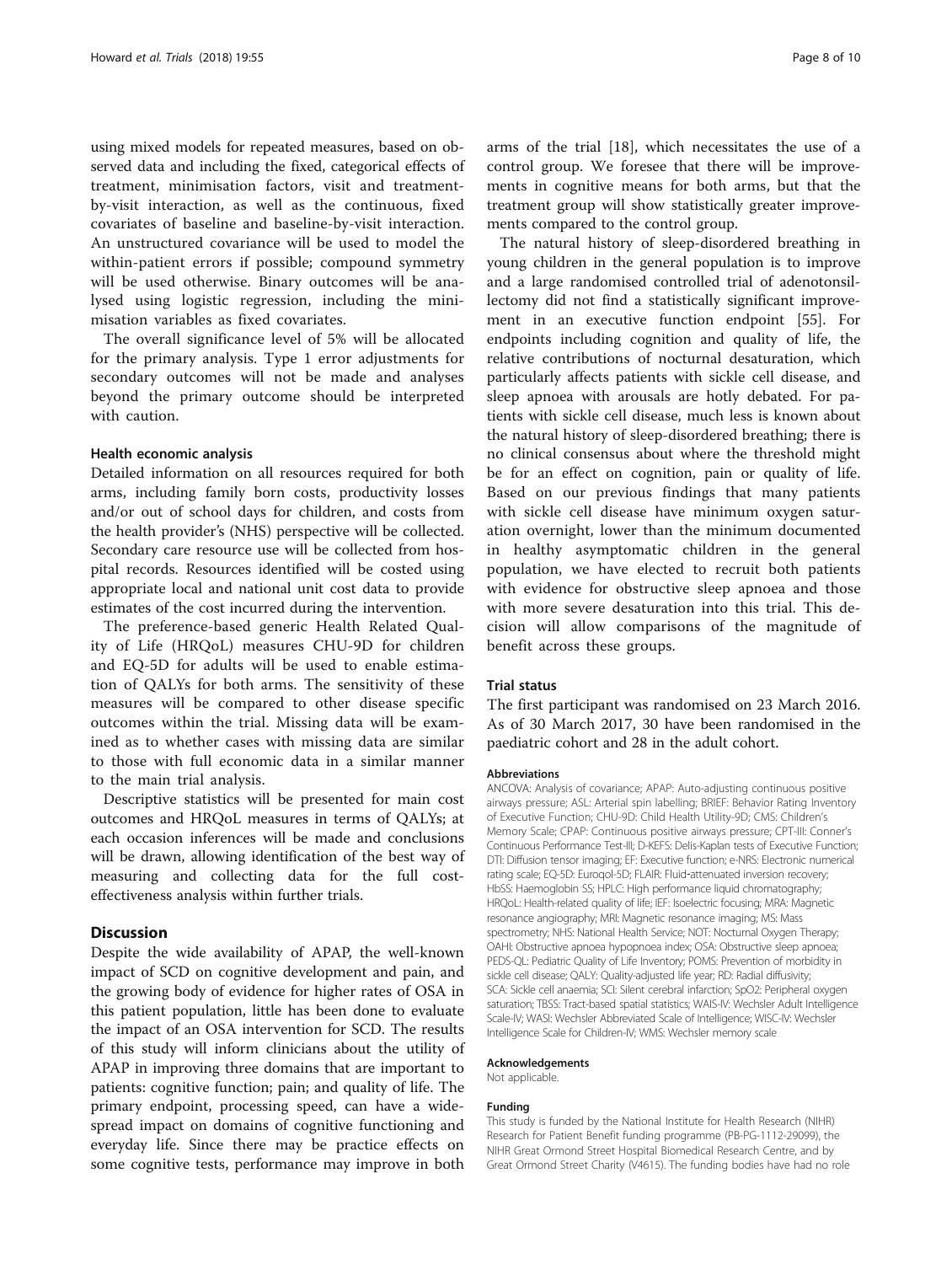<span id="page-8-0"></span>in the design of the study and collection, analysis and interpretation of data or in writing the manuscript. The views expressed are those of the author(s) and not necessarily those of the NHS, the NIHR or the Department of Health.

# Availability of data and materials

Not applicable.

#### Governance and audit

Oversight of the trial is provided by the Comprehensive Clinical Trials Unit at UCL.

#### Trial Steering Committee and Independent Data Monitoring Committee

The Trial Steering Committee, which has an independent Chair, convened an Independent Data Monitoring Committee consisting of two clinicians with expertise in Sickle Cell Disease and a statistician. No member of the IDMC is an investigator linked to the trial.

#### Access to data

The statisticians, AS and SS, will have access to the final dataset for analysis

#### Ancillary and post-trial care

Individuals taking part in the trial will be offered the opportunity to continue using the intervention or to try the intervention after the trial.

#### Dissemination policy

The trial results will be submitted as an abstract to an international meeting and then to a journal.

### Authors' contributions

JH wrote the first draft of the protocol and the manuscript. AES edited and reduced the draft protocol and wrote the statistical methods section. SS edited the first draft of the protocol with respect to the statistical aspects, advised on the statistical analysis plan and edited the manuscript. BI edited the first draft of the protocol with respect to the inclusion of children and edited the manuscript. JK wrote the first draft of the MRI and cognitive components of the protocol. MD wrote the first draft of the 'Introduction' and 'Discussion' for the manuscript with respect to the cognitive components. JG edited the first draft of the protocol with respect to the APAP intervention and monitoring adherence. MK provided additional information about the psychometric properties of the Wechsler and BRIEF scales. HS provided additional information about the psychometric properties of the Wechsler and BRIEF scales. MC wrote the first draft of the protocol with respect to the Health Economic aspects. ST edited the first draft of the protocol with respect to the operational aspects and provided regulatory advice. SC edited the first draft of the protocol with respect to the inclusion of children. MA edited the first draft of the protocol with respect to the inclusion of adults. DCR edited the first draft of the protocol with respect to the inclusion of children. AG edited the first draft of the protocol with respect to the criteria for exclusion from oximetry and the APAP intervention. PBM edited the first draft of the protocol with respect to the criteria for exclusion from oximetry and the APAP intervention. NH edited the first draft of the protocol with respect to the criteria for exclusion from oximetry and the APAP intervention. CN edited the first draft of the protocol with respect to the patient perspective aspects. MG edited the first draft of the protocol with respect to the patient perspective aspects. SLT edited the first draft of the protocol with respect to the inclusion of adults. MM edited the first draft of the protocol with respect to the APAP intervention and monitoring adherence. VM edited the manuscript with respect to the analysis of cardiac MRI and 6MWT. NB edited the manuscript with respect to the analysis of cardiac MRI and 6MWT. EA edited the manuscript with respect to the analysis of cardiac MRI and 6MWT. ICR edited the first draft of the protocol with respect to the study design. MYEC edited the first draft of the protocol with respect to the study design. FJK is the Chief Investigator and wrote the first draft of the protocol and the manuscript. CL edited the first draft of the protocol with respect to the cognitive components and the documentation of pain. All authors read and approved the final manuscript.

# Ethics approval and consent to participate

Ethics approval was granted by NRES Committee Yorkshire & The Humber - South Yorkshire (15/YH/0213). Informed consent/assent will be obtained from all participants in the study.

### Consent for publication

Not applicable.

### Competing interests

The authors declare that they have no competing interests.

### Publisher's Note

Springer Nature remains neutral with regard to jurisdictional claims in published maps and institutional affiliations.

#### Author details

<sup>1</sup>Department of Haematology, Guy's and St Thomas' Hospitals NHS Foundation Trust, London, UK. <sup>2</sup>Comprehensive Clinical Trials Unit at UCL London, UK. <sup>3</sup> Evelina Children's Hospital, Guy's and St Thomas' Hospitals NHS Foundation Trust, London, UK. <sup>4</sup>London, UCL GOSH Institute of Child Health 30 Guilford Street, London WC1N 1EH, UK. <sup>5</sup>Department of Child Health, University Hospital Southampton, Tremona Road, Southampton SO16 6YD, UK. <sup>6</sup>King's College Hospital, London, UK. <sup>7</sup>King's College London, London UK. <sup>8</sup> Lane Fox Respiratory Unit, Guy's and St Thomas' Hospitals NHS Foundation Trust, London, UK. <sup>9</sup>University of Southampton, Southampton, UK. <sup>10</sup>Sickle Cell and Young Stroke Survivors Charity, London, UK. <sup>11</sup>Centre for Translational Cardiovascular Imaging, UCL Great Ormond Street Institute of Child Health, London, UK. <sup>12</sup>National Institutes of Health, Bethesda, MD, USA.<br><sup>13</sup>University of New South Wales, Sydney, NSW, Australia. <sup>14</sup>Research Design Service, University Hospital Southampton, Southampton, UK.

# Received: 31 March 2017 Accepted: 14 December 2017 Published online: 22 January 2018

#### References

- Kawadler JM, Clayden JD, Clark CA, Kirkham FJ. Intelligence quotient in paediatric sickle cell disease: a systematic review and meta-analysis. Dev Med Child Neurol. 2016;58:672–9.
- 2. Wang W, Enos L, Gallagher D, Thompson R, Guarini L, Vichinsky E, et al. Neuropsychologic performance in school-aged children with sickle cell disease: a report from the Cooperative Study of Sickle Cell Disease. J Pediatr. 2001;139:391–7.
- 3. Nabors NA, Freymuth AK. Attention deficits in children with sickle cell disease. Percept Mot Skills. 2002;95:57–67.
- 4. Scantlebury N, Mabbott D, Janzen L, Rockel C, Widjaja E, Jones G, et al. White matter integrity and core cognitive function in children diagnosed with sickle cell disease. J Pediatr Hematol Oncol. 2011;33:163–71.
- 5. Steen RG, Fineberg-Buchner C, Hankins G, Weiss L, Prifitera A, Mulhern RK. Cognitive deficits in children with sickle cell disease. J Child Neurol. 2005;20:102–7.
- Vichinsky EP, Neumayr LD, Gold JI, Weiner MW, Rule RR, Truran D, et al. Neuropsychological dysfunction and neuroimaging abnormalities in neurologically intact adults with sickle cell anemia. JAMA. 2010;303:1823–31.
- 7. Crawford RD, Jonassaint CR. Adults with sickle cell disease may perform cognitive tests as well as controls when processing speed is taken into account: a preliminary case–control study. J Adv Nurs. 2016;72:1409–16.
- 8. Berkelhammer LD, Williamson AL, Sanford SD, Dirksen CL, Sharp WG, Margulies AS, et al. Neurocognitive sequelae of pediatric sickle cell disease: a review of the literature. Child Neuropsychol. 2007;13:120–31.
- 9. Hogan AM, Pit-ten Cate IM, Vargha-Khadem F, Prengler M, Kirkham FJ. Physiological correlates of intellectual function in children with sickle cell disease: hypoxaemia, hyperaemia and brain infarction. Dev Sci. 2006;9:379–87.
- 10. Hogan AM, Vargha-Khadem F, Saunders DE, Kirkham FJ, Baldeweg T. Impact of frontal white matter lesions on performance monitoring: ERP evidence for cortical disconnection. Brain. 2006;129:2177–88.
- 11. Schatz J, Finke RL, Kellett JM, Kramer JH. Cognitive functioning in children with sickle cell disease: a meta-analysis. J Pediatr Psychol. 2002;27:739–48.
- 12. Rosen CL, DeBaun MR, Strunk RC, Redline S, Seicean S, Craven DI, et al. Obstructive sleep apnea and sickle cell anemia. Pediatrics. 2014;134:273–81.
- 13. Iqbal Z, Li M, McKendry R, Horton M, Caruana DJ. Investigation of sickle-cell haemoglobin polymerisation under electrochemical control. Chemphyschem. 2013;14:2143–8.
- 14. Scholle S, Beyer U, Bernhard M, Eichholz S, Erler T, Graness P, et al. Normative values of polysomnographic parameters in childhood and adolescence: quantitative sleep parameters. Sleep Med. 2011;12:542–9.
- 15. Sharma S, Efird JT, Knupp C, Kadali R, Liles D, Shiue K, et al. Sleep disorders in adult sickle cell patients. J Clin Sleep Med. 2015;11:219–23.